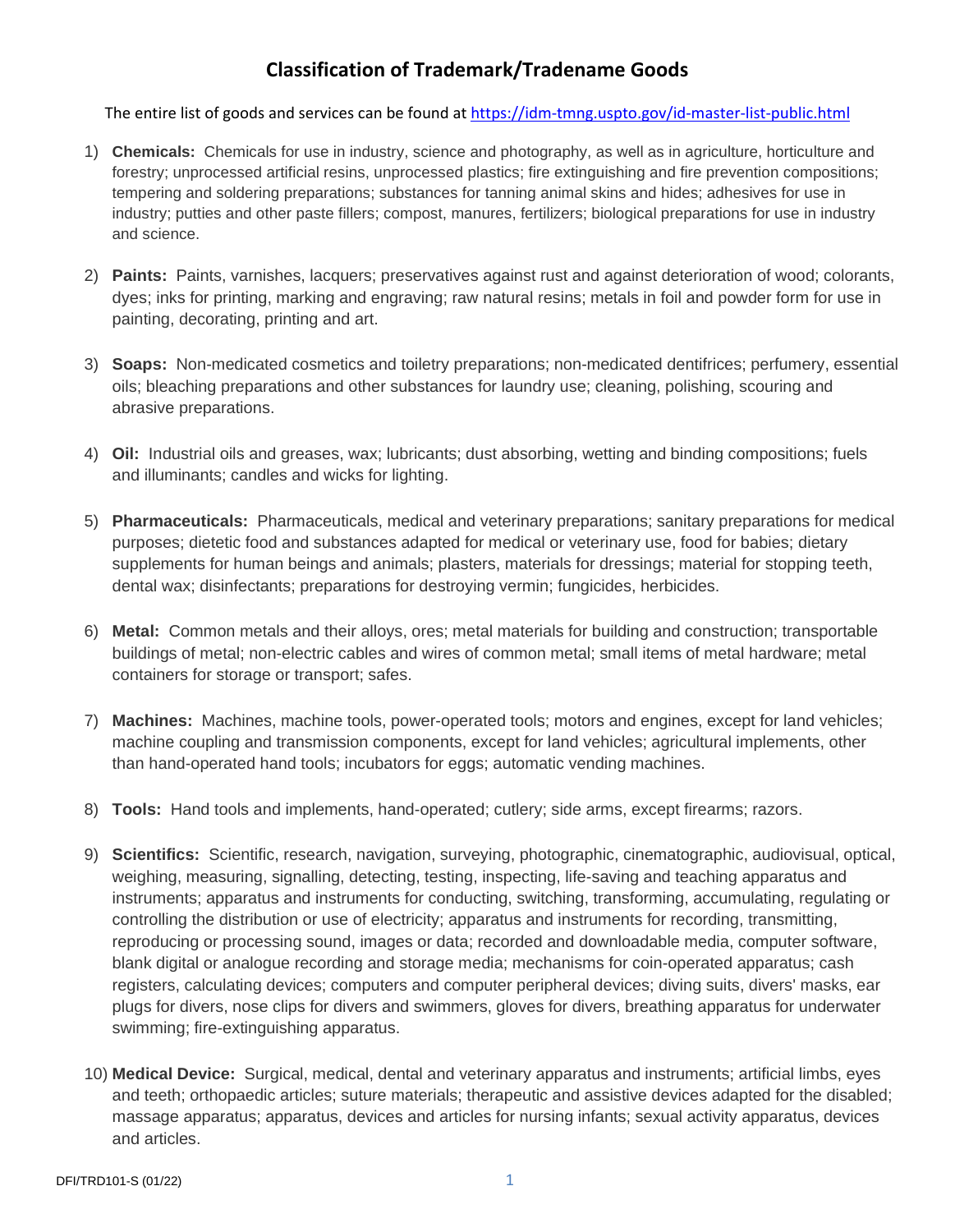- 11) **HVAC:** Apparatus and installations for lighting, heating, cooling, steam generating, cooking, drying, ventilating, water supply and sanitary purposes.
- 12) **Vehicles:** Vehicles; apparatus for locomotion by land, air or water.
- 13) **Firearms:** Firearms; ammunition and projectiles; explosives; fireworks.
- 14) **Jewels:** Precious metals and their alloys; jewellery, precious and semi-precious stones; horological and chronometric instruments.
- 15) **Musical Instruments:** Musical instruments; music stands and stands for musical instruments; conductors' batons.
- 16) **Paper:** Paper and cardboard; printed matter; bookbinding material; photographs; stationery and office requisites, except furniture; adhesives for stationery or household purposes; drawing materials and materials for artists; paintbrushes; instructional and teaching materials; plastic sheets, films and bags for wrapping and packaging; printers' type, printing blocks.
- 17) **Rubber:** Unprocessed and semi-processed rubber, gutta-percha, gum, asbestos, mica and substitutes for all these materials; plastics and resins in extruded form for use in manufacture; packing, stopping and insulating materials; flexible pipes, tubes and hoses, not of metal.
- 18) **Leather:** Leather and imitations of leather; animal skins and hides; luggage and carrying bags; umbrellas and parasols; walking sticks; whips, harness and saddlery; collars, leashes and clothing for animals.
- 19) **Building Supplies:** Materials, not of metal, for building and construction; rigid pipes, not of metal, for building; asphalt, pitch, tar and bitumen; transportable buildings, not of metal; monuments, not of metal.
- 20) **Furniture and Materials:** Furniture, mirrors, picture frames; containers, not of metal, for storage or transport; unworked or semi-worked bone, horn, whalebone or mother-of-pearl; shells; meerschaum; yellow amber.
- 21) **Household Utensils:** Household or kitchen utensils and containers; cookware and tableware, except forks, knives and spoons; combs and sponges; brushes, except paintbrushes; brush-making materials; articles for cleaning purposes; unworked or semi-worked glass, except building glass; glassware, porcelain and earthenware.
- 22) **Rope and Canvass:** Ropes and string; nets; tents and tarpaulins; awnings of textile or synthetic materials; sails; sacks for the transport and storage of materials in bulk; padding, cushioning and stuffing materials, except of paper, cardboard, rubber or plastics; raw fibrous textile materials and substitutes therefore.
- 23) **Thread:** Yarns and threads for textile use.
- 24) **Textiles:** Textiles and substitutes for textiles; household linen; curtains of textile or plastic.
- 25) **Clothing:** Clothing, footwear, headwear.